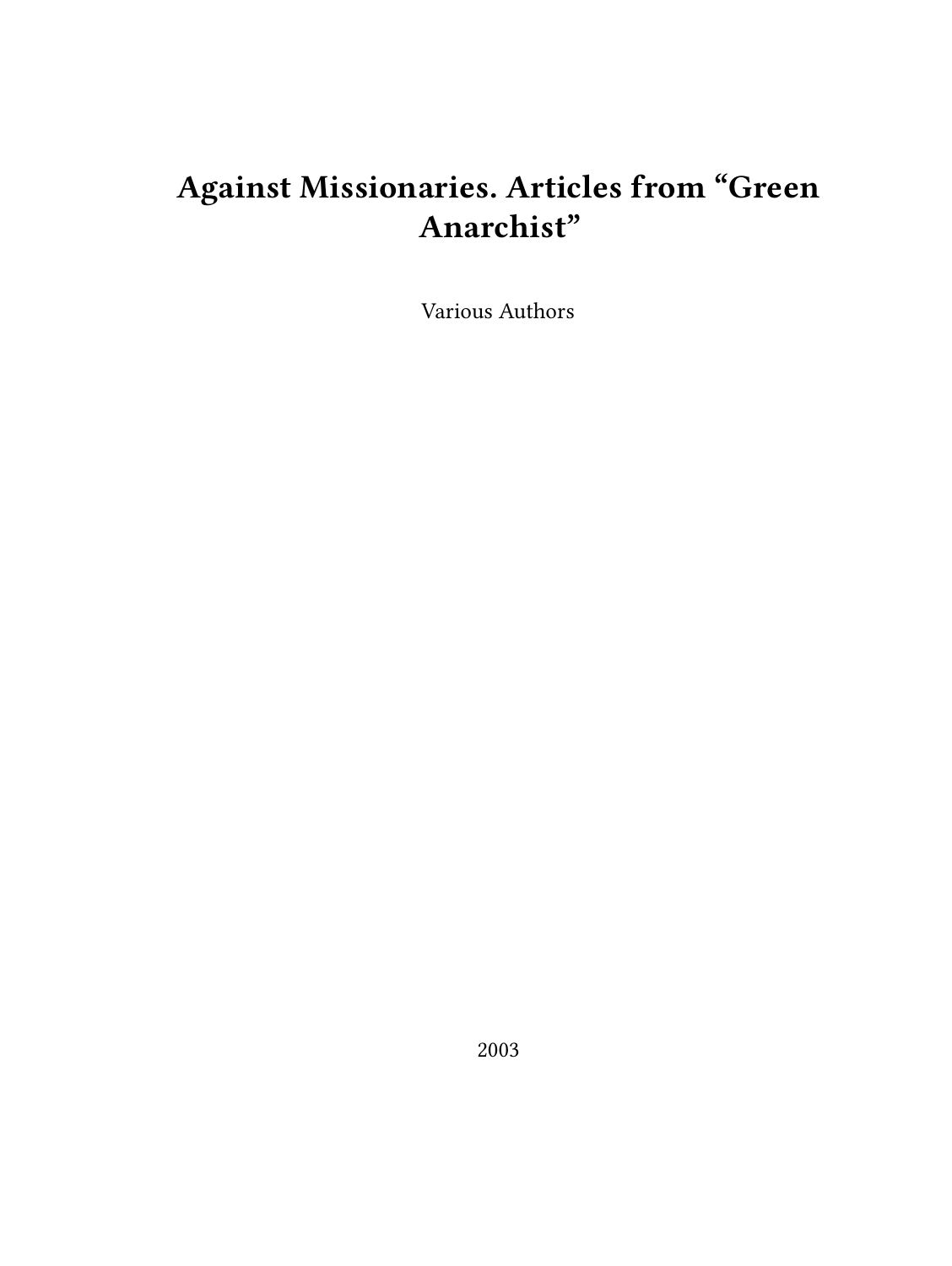### **Contents**

| <b>Commandos for Christ!</b>                                                                    | $\mathbf{3}$ |
|-------------------------------------------------------------------------------------------------|--------------|
| What's Wrong with Missionaries? The Role of Religion in the Destruction of Hu-<br>man Diversity |              |
|                                                                                                 |              |
| The First Enemy: Religious Organisations.                                                       | 9            |
| Missionaries Forbid Traditional Culture. Another Papuan speaks out                              | 13           |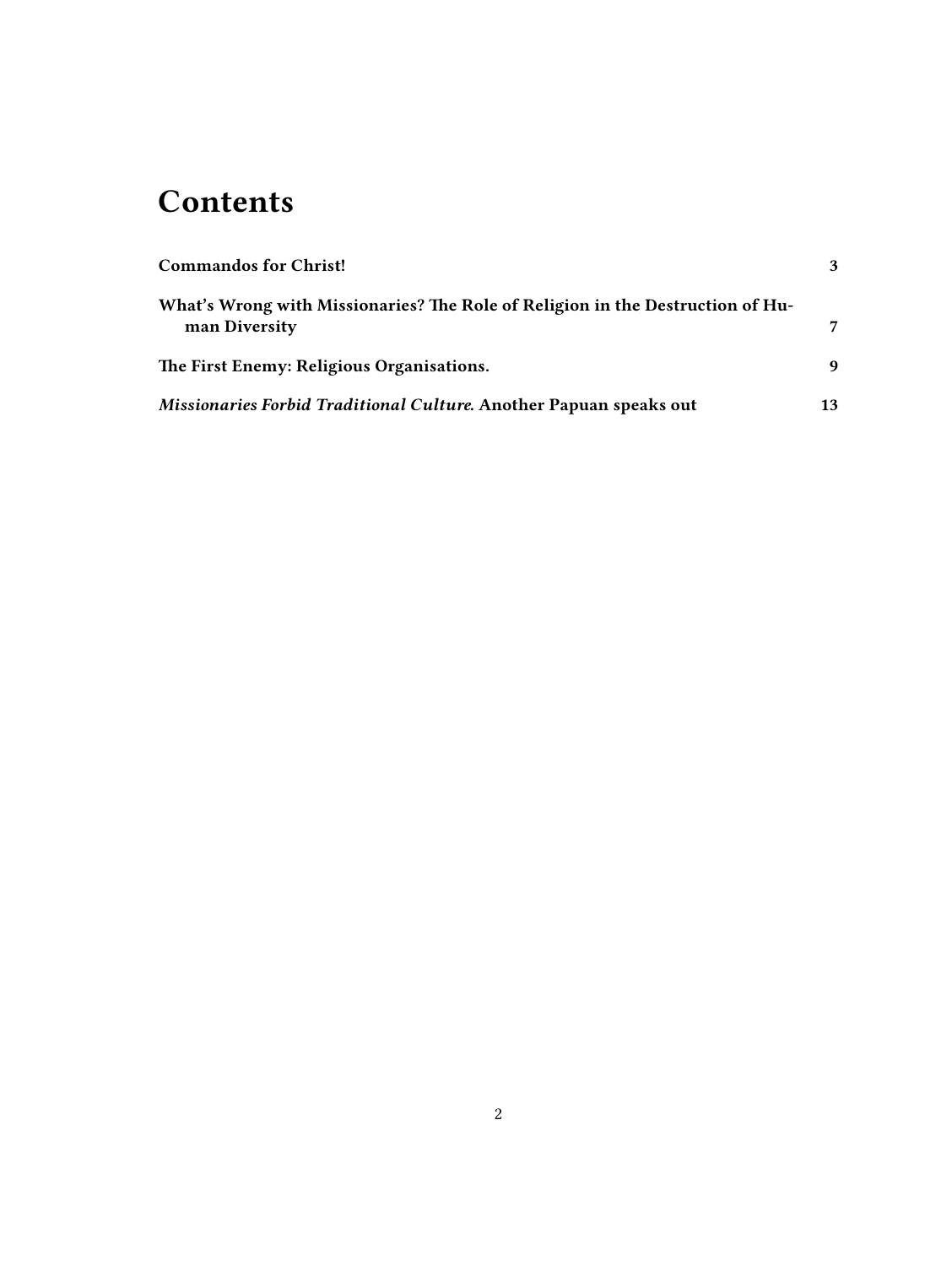### <span id="page-2-0"></span>**Commandos for Christ!**

The New Tribes Mission are a right-wing Christian missionary organisation, who have spread themselves all over the world. From their modest, though violent, beginnings they have never looked back. NTM's purpose is to make contact with every 'uncontacted' tribe on earth and plant churches in the areas where these tribes live. They use coercion and force, having no regard for the peoples' cultures and lives they are imposing upon.

They have links with the CIA and various multinationals, helping to maintain their power and growth to some of the most secluded places on earth. They have met with resistance from the tribal people whose wild existence they are on a latter day crusade to eradicate, replacing egalitarian ecological existence with authoritarian monotheistic religion. There have also been attacks on their modes of evangelism here in the West, through liberal do-gooding NGOs, such as Survival Int'l.

There has also been direct action taken against them here in England. This is an ongoing war of the civilised versus the savage, a war that most people thought died out in the last century. Most of us when we think of evangelical Christians conjure up images of tacky US TV preachers with microphones, fleecing cash from the alienated dumb(struck) wannabe believers. However, behind this exists the genocide of some of the last peoples on earth, forging an existence on the periphery of civilisation.

The NTM exist purely as an organisation who are set up to commit cultural genocide across the globe, and they have the resources to carry out this aim. They claim they have no money, asking their recruits to rely on God and fund themselves. Yet somehow they have offices across the world (if not you, who?), training centres for new recruits and even their own airline for flying in missionaries to remote parts of the earth. They use their planes to spot 'unreached' peoples as they fly over otherwise unpenetrable terrain, then build airstrips in jungles in order to land missionaries. These are the first wave of civilisation's troops, followed hot on the heels by the military. The military use the missionaries' airstrips, and enter with guns instead of bibles in their hands and the end result is the same: death. As they say themselves:

"The resources needed for this are beyond our human means. But what seems impossible to us is God's opportunity to demonstrate who He is, to the praise and honor of His name. Now is the time. This is the generation. We are trusting God to use a worldwide team of believers to reach the last tribe in this generation. To God be the glory!"…"Motivated by the love of Christ, and empowered by the Holy Spirit, NTM exists to assist the ministry of the local church through the mobilizing, equipping, and coordinating of missionaries to evangelize unreached people groups, translate the Scriptures, and see indigenous New Testament churches established that truly glorify God."

The sect is extrememly authoritarian. Hardliners in the NTM are discouraged from socialising with 'liberal' missionaries. Marriage with nonAmericans is 'strongly advised against'. Leaders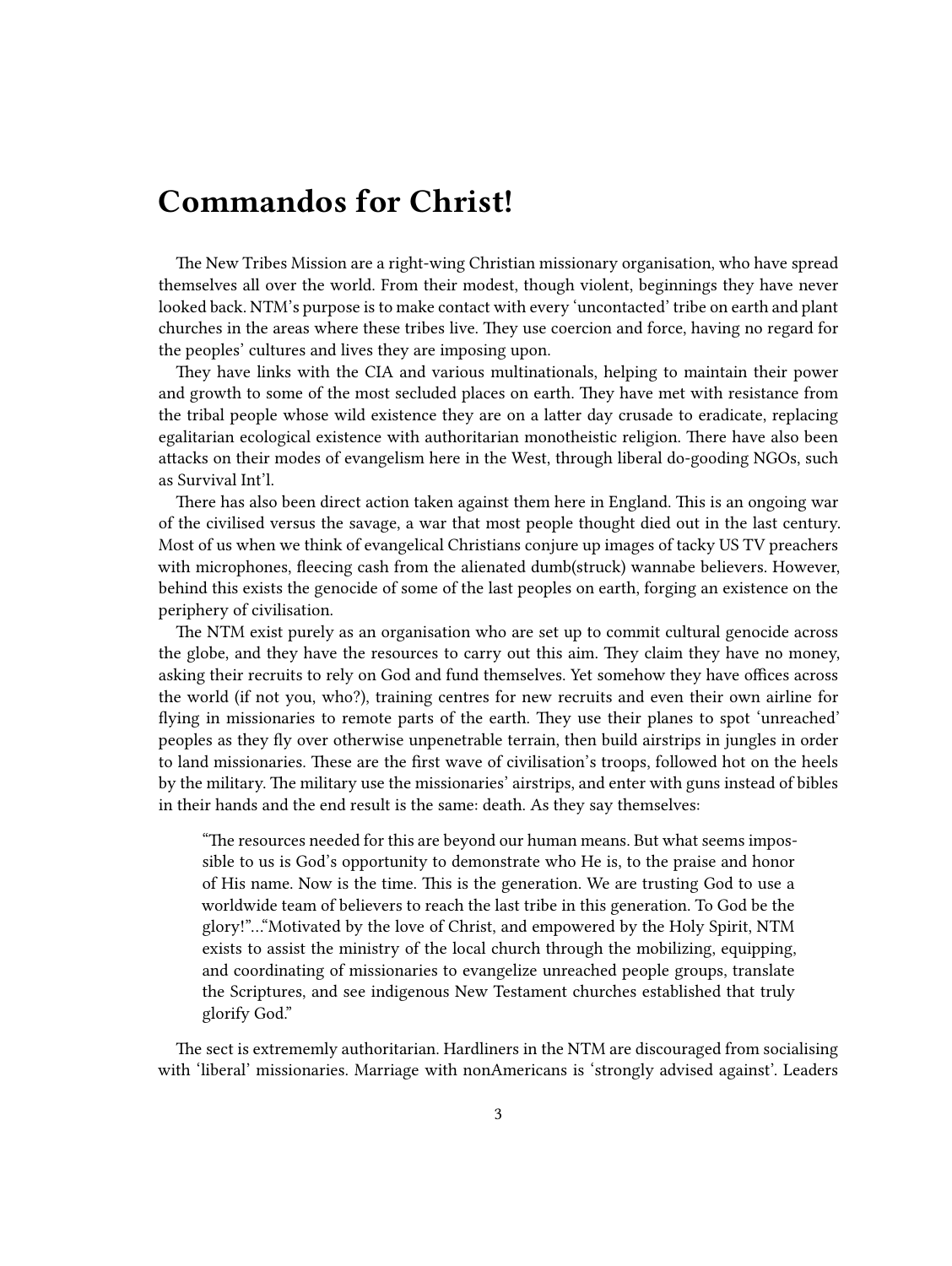are appointed rather than elected to their posts. The NTM has consistently been unafraid to use violence and force to coerce 'unreached' (re-wild) people into conversion to their bastardised brand of Christianity. They have admitted that it matters little to them if a person dies shortly after 'taking god into their hearts', as it is 'souls they are saving', not lives. The NTM's brand of Christianity is the fire and brimstone version then multiplied by ten. Evidence of their violence and lack of feeling for their victims is highlighted in this incident from Guatemala…

"Having finished his photography in the central area of the camp, Donald had strolled off towards two huts on the outskirts, followed by Mr Stolz's son, a friendly and clearly intelligent boy of about twelve who was by now carrying his tripod and who told him with reasonable pride that he was the only member of the missionary group who had been able to master Ache. A smiling young missionary overtook them and barred the entrance to the fists of the huts, saying that there was nothing there. Donald pushed him aside, went in and came back to call me. I followed him into the hut and saw two old ladies lying on some rags on the ground in the last stages of emaciation and clearly on the verge of death. One was unconscious, the second in what was evidently a state of catalepsy, because although her eyes were wide-open she did not move them to follow my hand as i moved it from side to side close to her face. The fingers on her left hand were covered with the black mud scrabbled from the floor. There was no food or water in sight. In the second hut lay another woman, also in a desperate condition and with untreated wounds on her legs. A small, naked, tearful boy sat at her side. Mr Stolz's son, happy to help, gave us a matter of fact account of what had happened. The three women and the boy had been taken in a recent forest roundup, the third woman having been shot in the side whilst trying to escape."

#### *October 1974 p159, 'Gods war against the indians' by Norman Lewis*

Lewis later had these photographs and accompanying article published in several major newspapers both here in the UK and in the US. The NTM denied the allegations strongly despite such overwhelming evidence.

But of course it is not just physical violence that the NTM missionaries use to coerce perfectly happy indigenous peoples away from their culture and lifeways they have enjoyed for millenia, but cultural violence…

"The missionaries had made a start with their inculcation of a sense of values by the provision of almost every toddler with a piggy bank. The older children showed us padlocks and keys from the same source. At this stage in Panare evolution, when there were no doors to keep locked, they remained purely ornamental, incorporated occasionally in necklaces." 1982, P169

This is just one example of the values they were attempting to push on a people. Other examples include money boxes for people who do not use money, so that the idea of thrift and saving and capital accumulation can be foisted on a people who live egalitarian communal lives.This reminds us of the role of the puritans during the industrial revolution in Britain, when similar ideologies were being pushed onto the transitionary peasant/working class.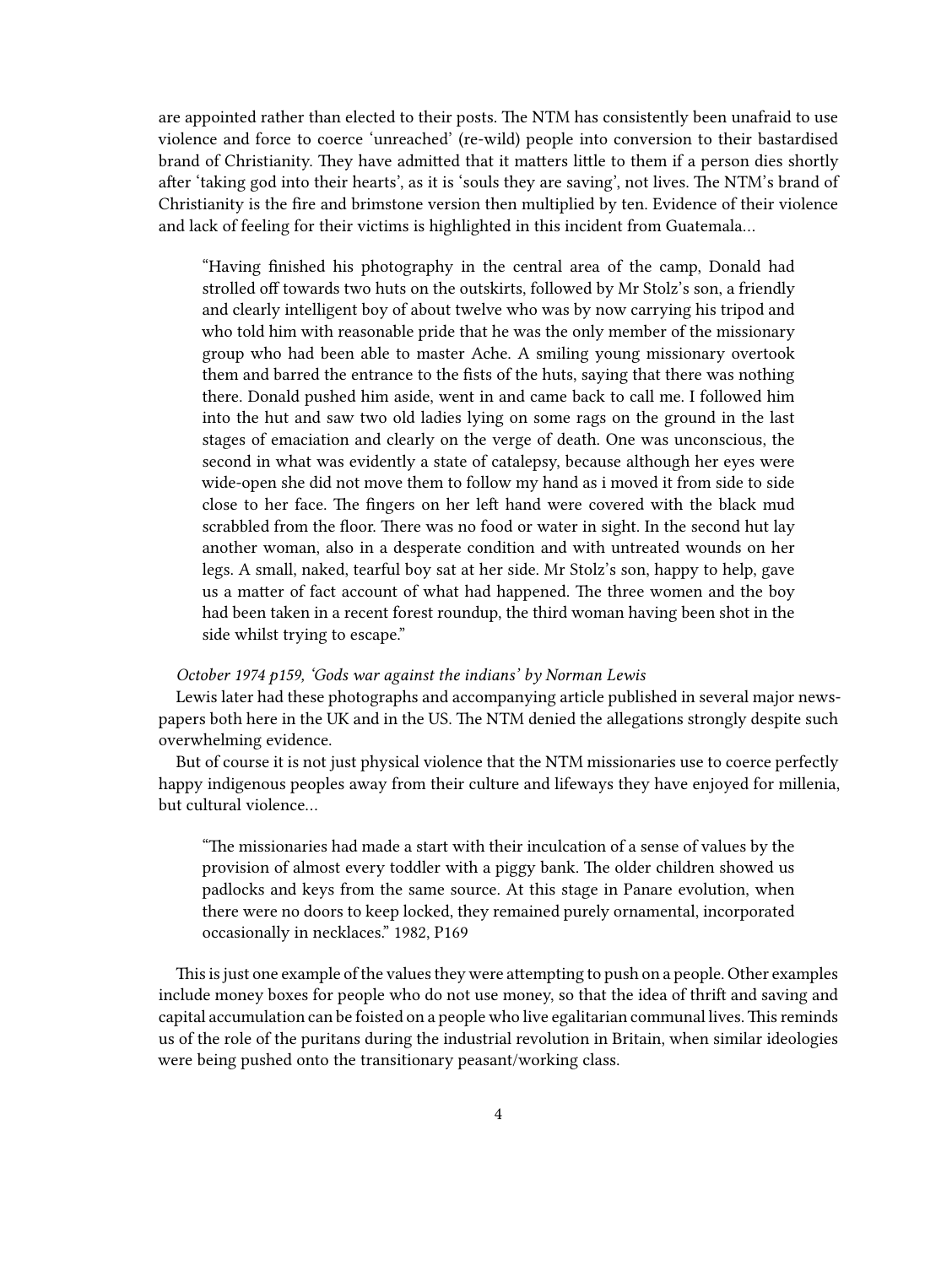Shockingly the NTM Missionaries admit that one of their tactics in bringing a settlement under the moral rule of their warped beliefs is to find an individual, whom in our culture we would call 'disabled', and target them for favouritism, gifts etc and then use them to police the rest of the tribal group. They would do this by getting him to snitch on any practice of 'outlawed' behaviour, ceremonies, etc.

The NTM have spread across the globe. In 1945 they expanded into India, in 1946 into Venezuela, and in 1949 into Brazil, New Guinea and Japan. By 1952 there were missions in the Philippines and Thailand. Expansion followed rapidly in Latin America, Africa and the Far East. As of 1988 the NTM claimed to have around 2,500 evangelists in 24 countries, working with 159 tribes.

As one would expect, the behaviour of the NTM is often met with resistance in the places they impose themselves, their cultish behaviour and warped social values. As Norman Lewis points out in his 'The Missionaries — God Against The Indians' "both the Summer Institute of Linguaistics (SIL) and NTM have met with great resistance in the countries in which they have established missions; both sects have been excluded from a number of these, but have always succeeded in making a return".The NTM had headquarters in Matlock, Derbyshire (england) until they were hounded out by the locals. It seems that they had made themselves hugely unpopular mainly due to the fact that they were brainwashing local teenagers. They now hide themselves away in the desolate flatlands of Lincolnshire.

This strange invulnerability has aroused increasing resentment in countries involved, with complaints of behind-scenes pressure permitting this to happen. Evidence of this pressure can be seen in the statement regarding a similar group, the SIL: "I never met a Bolivian who did not regard the Summer Institute of Linguistics as the base for CIA operations in Bolivia; possibly in South America itself." p102. There are many examples of the NTM being involved in various dodgy things in the countries where they base themselves, and not just links with the CIA.

There are also accusations of the NTM having heavy links with corporations, even doing their groundwork for them. Naval captain Marino Blanco, employed by the state to keep an eye on the doings of foreigners in Venezuela's remote regions, spoke of their scientific espionage. These allegations have also been made in several Latin American countries, not just Venezuela. He noted that the missionaries installed themselves in areas known to contain strategic materials, such as cobalt and uranium, and claimed to have proof that they were in the pay of American multinationals. Blanco also discovered bags with geiger counters in and claims the head of the NTM tried to bribe him. Other reports of the NTM's corporate shit are reports that once they clear airstrips for their planes, they fly iconoclastic consumer crap in like Coca Cola.

As previously mentioned in this issue of GA last October there was an action carried out against the NTM and in solidarity with peoples of the South Pacific. People stormed the European HQ offices confronted leading NTM officials, whilst others appear to have been busy damaging and taking away computer equipment. As a bonus to all this, the action disrupted a very important meeting between leading NTMers from the US/UK, a meeting which we hear has failed to be re-scheduled since.

Since then there has been a wave of repression against activists across Britain. Over 30 people were arrested in a series of raids on houses in Leeds, Sheffield, Nottingham, Doncaster and Norwich. Computers and personal items were seized. Doors were smashed in close to dawn and people were rounded up for arrest. All these people were placed on bail for 'conspiracy to burgal'. Nearly all of these people have had their bail removed and only two have been officially charged.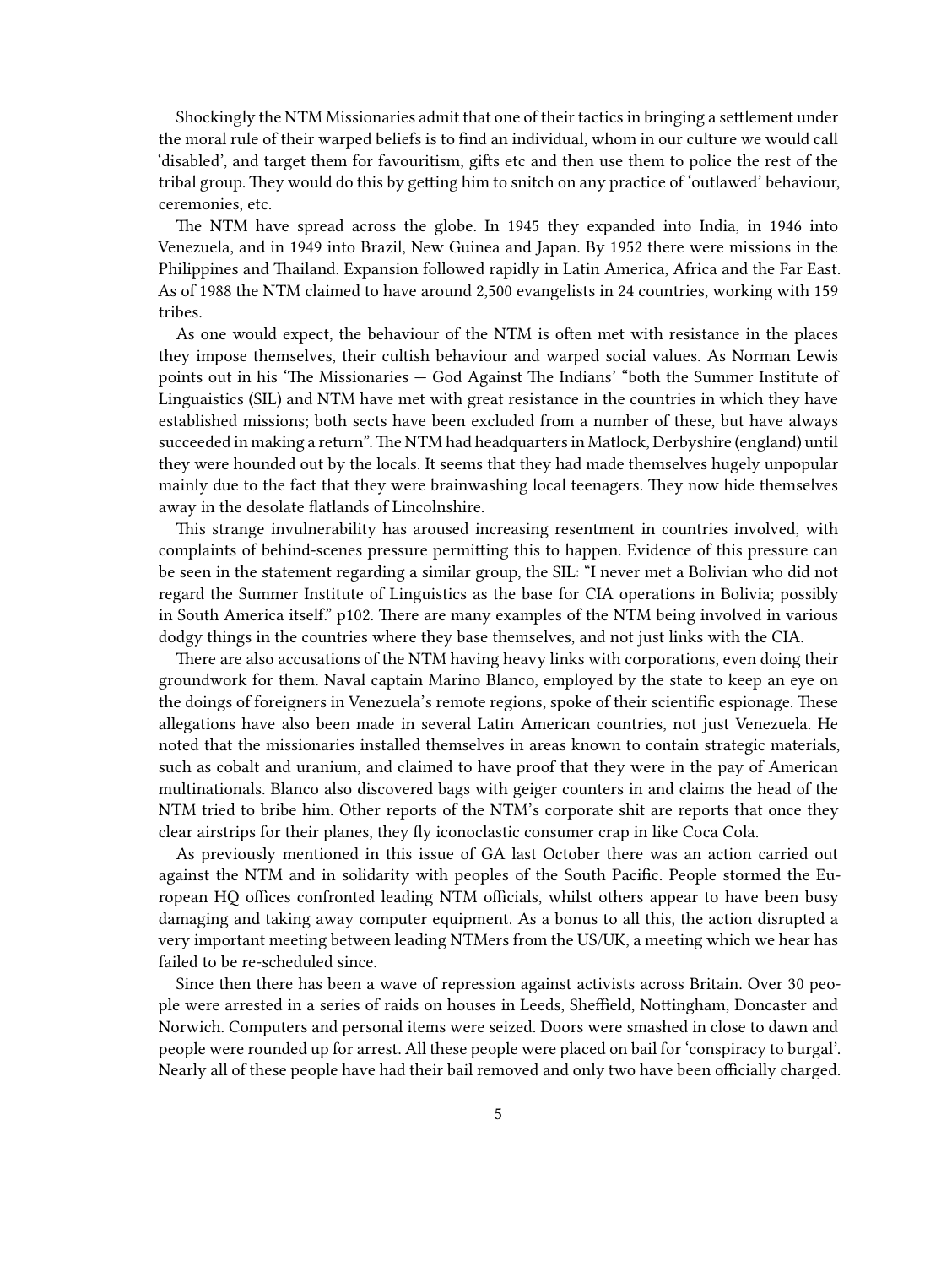Another 3 are pending a decision on whether they will be charged or not. The investigation is being carried out by the Skegness division of Lincolnshire police. A force more used to dealing with inbreeding and cabbage theft than direct action in defence of wild peoples. There is also evidence that one of the cops involved in the operation was the son of the chairman of the NTM!

This must be one of the largest state attacks on the UK direct action movement for years, if not to date. One wonders where all this money has come from to mount dawn raids on so many addresses across the country, and what they will do when they are inevitably sued for taking part in a fishing expedition. We have to wonder if all the fuss is not the result of pressure from NTM's US legal eagles. The NTM unsurprisingly seem to have been reluctant to actually publicize any news of this daylight raid. Nothing has appeared in any local papers, despite it being exceptionally newsworthy, one would have thought, for sleepy lincolnshite.

It seems evident that the NTM and others like them dont like it when the tables are turned when the hunter becomes the hunted. Even the more reason to keep the pressure on. The action last October seems like a step in the right direction.

Quotes taken from *Missionaries — Gods War Against the Indians*, by Nornan Lewis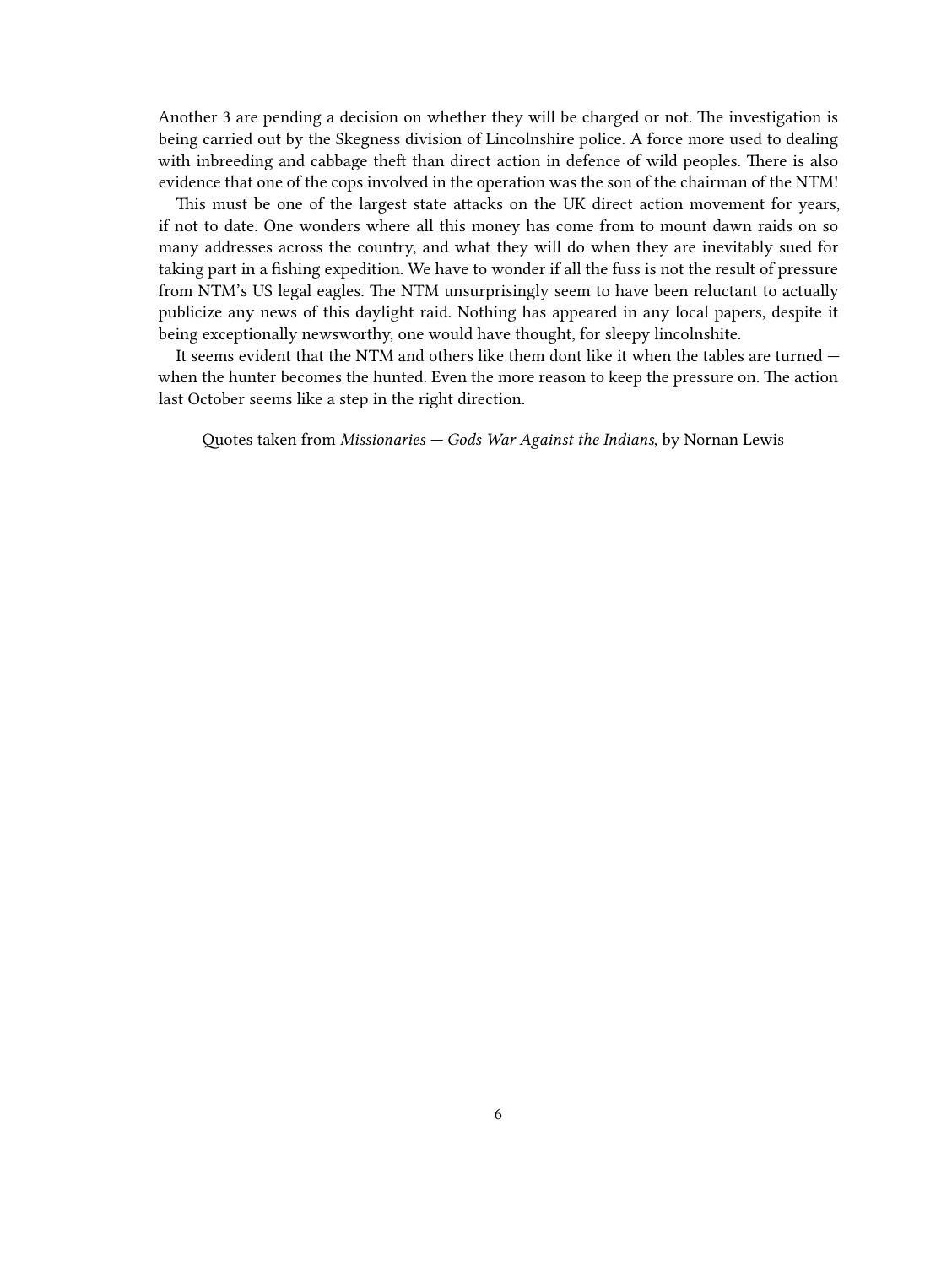### <span id="page-6-0"></span>**What's Wrong with Missionaries? The Role of Religion in the Destruction of Human Diversity**

Much of the history of the ancient world recounts the struggles between the Indo-Europeans and the Semitic peoples. Over a period of several millennia, the two cultures clashed and blended. By the second millennium B.C., some Indo-Europeans, most specifically the Greeks, had adopted the practice of building cities, thus becoming involved in the process which they named "Civilization."

Both cultures developed technologies peculiar to civilizations. The Semitic peoples invented kilns which enabled the creation of pottery for trade, and storage of surpluses. As trade becomes more necessary, for whatever reasons, the tribesman becomes increasingly less of a tribesman and more of a peasant. The process is neither immediate nor is it necessarily absolute, but to the degree that a tribesman becomes dependent, he becomes less of a tribesman. The early kilns eventually evolved into ovens which could generate enough heat to smelt metals, notably copper, tin and bronze. The Indo-Europeans developed a way of smelting iron.

Rome fell heir to these two cultures, and became the place where the final meshing occurred. Rome is also the true birthplace of Christianity. The process that has become the culture of the West is historically and linguistically a Semitic/Indo-European culture, but has been commonly termed the Judeo-Christian tradition.

Christianity was an absolutely essential element in the early development of this kind of technology. Christianity advocated only one God. It was a religion which imposed itself exclusively of all other beliefs. Primitive people did not feel the need to impose their particular spirits (or whatever) on other tribes. Spirits belong to the place they inhabit. The local people of the European forests were a people who believed in the spirits of the forests, waters, hills and the land; Christianity attacked those beliefs, and effectively de-spiritualized the European world. The Christian peoples, who possessed superior weaponry and a need for expansion, were able to militarily subjugate the tribal peoples of Europe.

You might think that only an imbecile would fail to see the irony in a culture which has almost entirely destroyed its own local habitat sending out people to teach neighbouring cultures, who haven't, how they should live, but as I cycle away from my uncle Herbie's special hospital after telling all his friends about missionaries, I can still hear them laughing nearly a mile away. Only the staff seemed unconvinced, and as I was being ushered out of the door I could see the syringes and pill boxes being hurriedly drawn from their shelves in a way reminiscent of the gun racks in a sheriff's office.

The fact is that to anyone not a part of our great drive forward to erm… our great drive forward, just about everything we do looks totally insane, and that is why missionaries are an essential part of that great drive forward. Only blind faith in a false world-view can drive people to destroy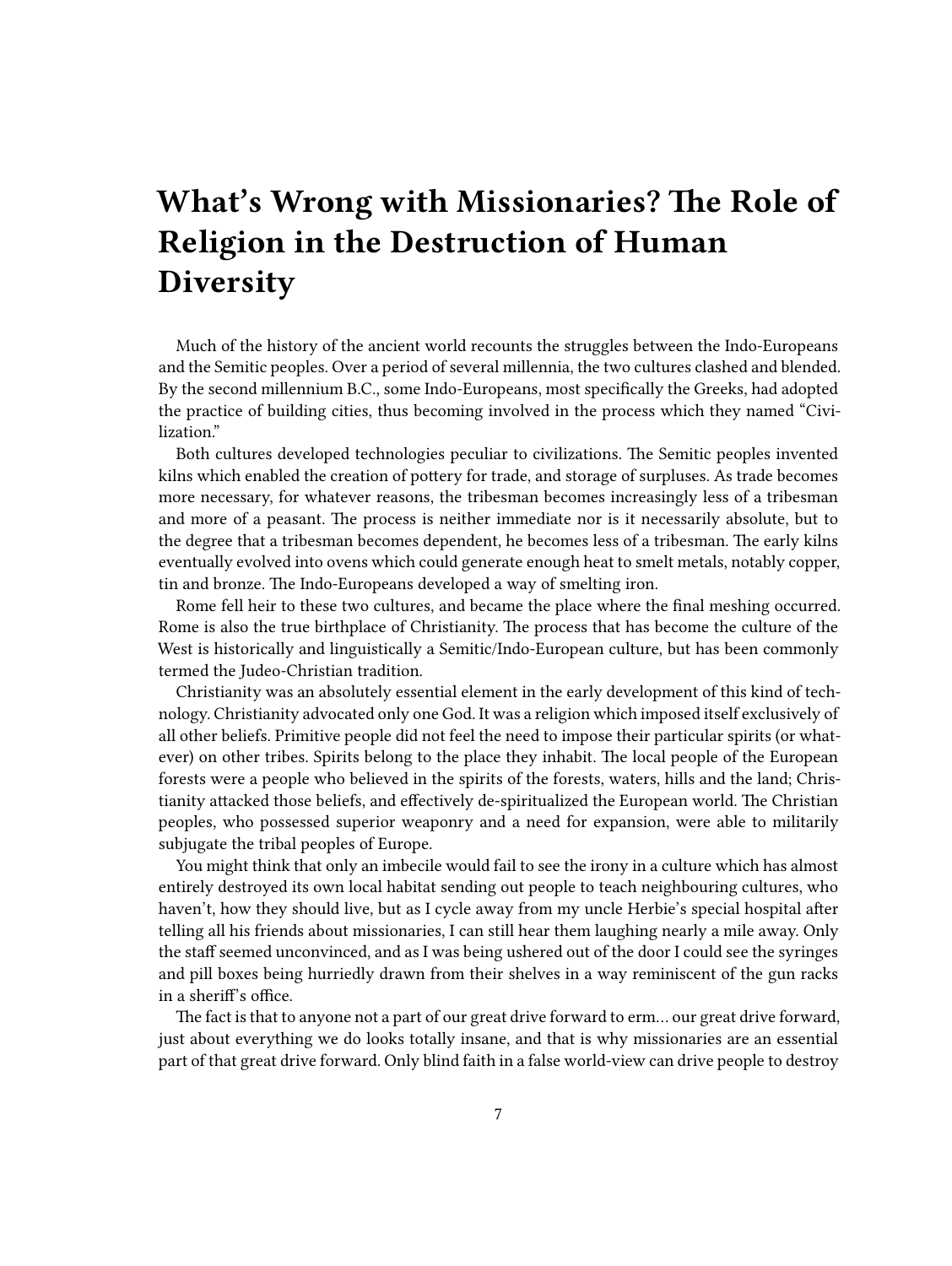their own source of wellbeing. Only fear can convince people to run blindly and only ignorance can enable people to ignore signs of danger. Religion provides these three things in bucketloads, together with sufficient emotional reinforcement to prevent subjects defecting back to reality.

Missionaries provide a dual service to the globalising monocultural monster we call civilization. On the one hand they actively assist the spread of lies and coercion into the last remaining peoples on earth who have held on to their freedom. On the other, they destroy the evidence of fulfilling human existences which are apparent in those places, which might otherwise cast doubt in the minds of the already brainwashed. They spread false propaganda about the people in their 'care', and directly assist genocidal regimes in their subjugation of those people. Many individuals within these organisations are probably well-meaning, but the organisations themselves are driven by the same bigotry that drove civilization into tribal people throughout history.

France made repeated attempts to send missionaries, especially Jesuits, among the nations of the Hau de no sau nee. These missions were the major tool of propaganda for the European nations. Missionaries then, as today, are expected to carry more than the message of Christianity. They serve as lay ambassadors of their culture, splitting off individuals from families, families from villages, villages from nations, one by one. Some priests even served as the leaders of troops going into battle.

The missionaries made persistent attacks on the economic structures of the People of the Longhouse. They specifically attacked the spiritual ceremonies as "pagan," and thereby sought to end the practice of giveaways and public feasts. In addition, they sought to break the power of the clans by causing division which would split the people into nuclear households.

European churches, especially in colonial practice, take on their feudal roles as economic institutions. Among uncvilised people, they are the most dangerous agents of destruction. They invariably seek to destroy the spiritual/economic bonds of the people to the forests, land and animals. They spread both ideologies and technologies which make people slaves to the extractive system which defines colonialism.

In 1704, the first Anglican missionaries were sent, by England, to the Mohawks living along the Mohawk River. In 1710, a delegation of Mohawk chiefs received an invitation to visit England. They returned bearing four bibles, a prayer book and a communion plate for the Anglican chapel, gifts fromQueen Anne. But the missionaries also brought behind them a long, long tail. To house themselves they needed a mission, to protect the mission they needed a fort, and to propagate the faith, they needed a school. Missionaries spread more than the word of God.

When there is no other culture to compare ourselves to, there will be no objective basis on which to appraise our 'progress'. We will be unable to envisage other ways to live that are viable and the culture of domination will be unchallenged. The missionaries (along with the 'development' workers, who are merely missionaries of mammon and are here included in the term) are and always have been the spearhead of civilization's attack on freedom.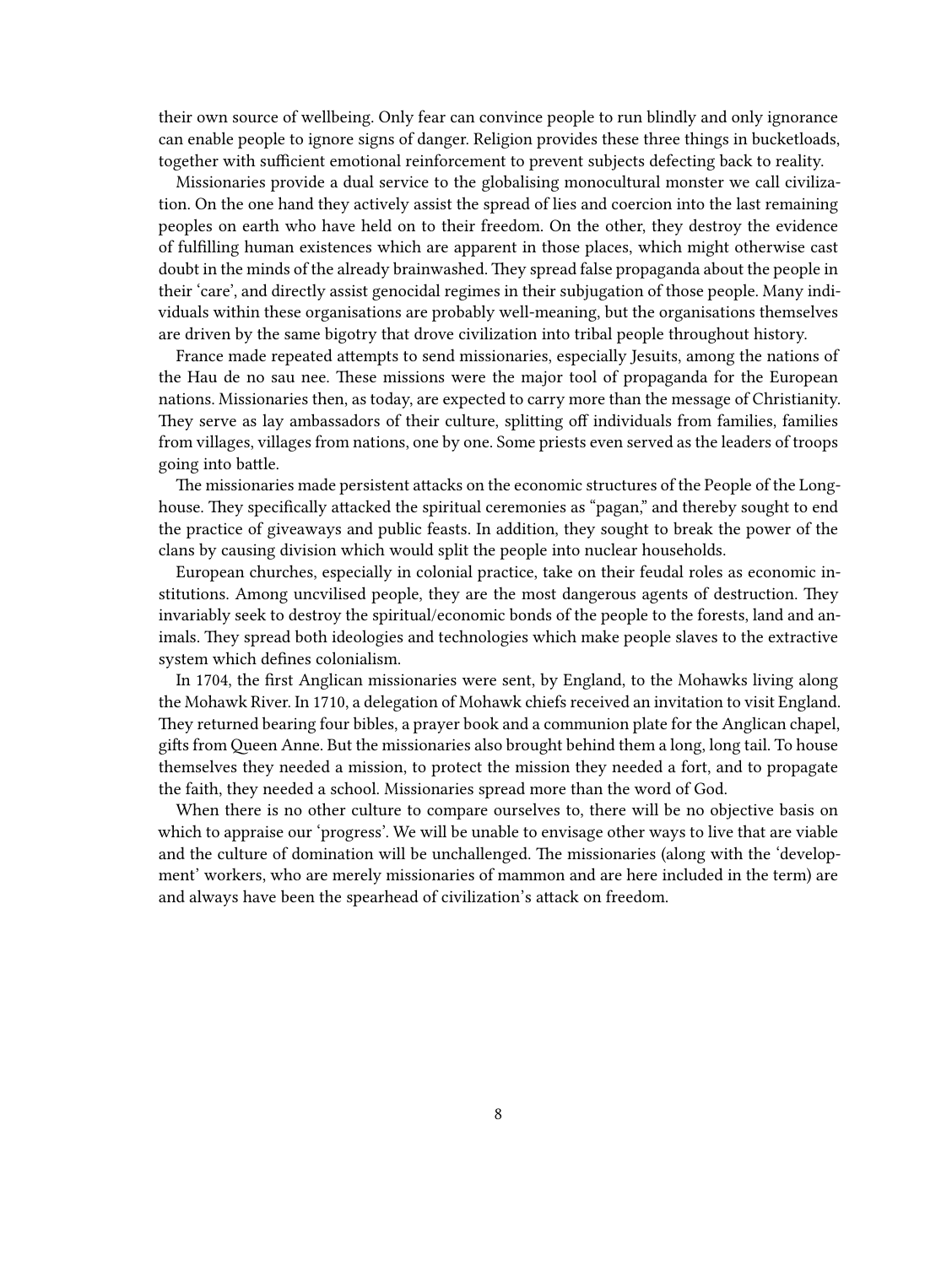### <span id="page-8-0"></span>**The First Enemy: Religious Organisations.**

Wiwa Wewo, a Lani man from West Papua and author of *Just Leave Us Alone*, on his experience of missionaries

I was born and grew up in a Christian family, therefore most of my criticism will go towards the work and teachings of Christianity, with very few references to the Moslem religion. As a Christian and based on my experience working in the church for more than ten years, I believe that there is something wrong with religions that come in from foreign countries. In what follows I will outline some of the problems that Lani people face due to religions from outside. Religious leaders and missionaries will definitely argue that I am wrong. They will ask my father and his colleagues as founders of my church to justify their arguments, however, this will be manipulative. It is because of the successful brainwashing process that has been happening since the1960s. The religious missionaries and leaders from the West poisoned my father and his colleagues with their philosophy. I know, from my deep heart, that they suffer a lot because of being Christianised and civilised. I know that they miss their world, the world that they have experienced, that vanished in the early 1960s, the world that missionaries would describe as "Primitive and animist!"

Religious believers are required to believe that theirs is the true religion. They stand against the beliefs that already exist in areas where they go and they also condemn other religions as being misleading. Their typical statement is this: "There is only one way to heaven, therefore, if you do not do this and that, you are in danger of going to hell!" This message means, all other things are wrong, and this is the only truth.

If someone threatens me with anything, a knife, a bow and arrow, a gun, the Gospel, the Qura'an, culture, education or whatever, then they are terrorising me. Those who terrorise me are commonly called terrorists. If I am wrong please correct me, but this is my basic understanding about terrorism. However, ironically, religious groups are called 'good people'. I just cannot understand why people who terrorise my culture are called good people.

The result is that religion has completely destroyed he way we think, the way we behave and the way we talk. In the Lani community, all people look "brown in colour but white in behaviour!" Their arguments make sense, are very strong and sound correct, exactly the same as their missionary fathers did. They want to change everything we have into their missionary culture. However, we will never change our race, skin colour, or hair because the missionaries never allowed their children to marry with us. Once an Indonesian policeman fell in love with a missionary woman in my village. She was sent back to her home country straight away, accused of falling in love with people from "outside their culture". In other words, what the missionaries want is for us to get involved in and believe in their religion, but they do not think we can marry them. Thus, philosophically and culturally, they want us to be in their world, but physically they want us to be separate because we are brown, we are curly haired, we are in Indonesia, and perhaps because they think we are inferior.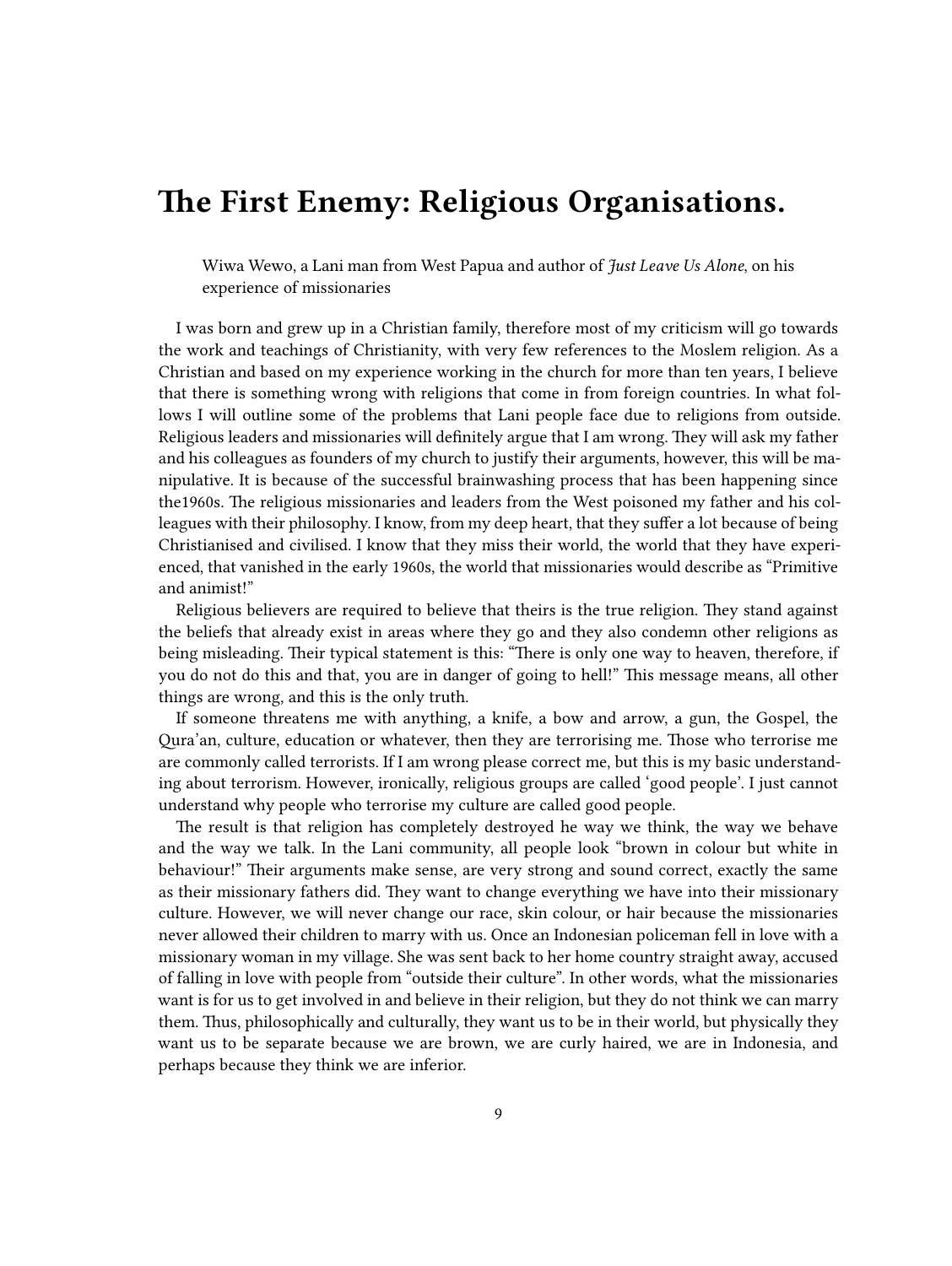No doubt, it is obvious to me that all troubles that come into the Lani community are brought in through the door marked 'religion'. Therefore, if people come into my village and destroy my life, my worldview, my culture, then the first thing to blame is the religion, nothing else. They have started the cultural genocide, and they claim to be 'good people', preaching good news and messages of peace. What on earth is this?

It is typical of the West. They have a belief that there is always right and wrong, and that they are best to judge them. This concept relates to all other things like the way of talking, the way of working, the way of governing, the way of farming, and so on. In this way they set themselves apart from the rest of the world. In comparison, we never ever judge other cultures, other religions, or other communities based on knowledge of our own.

We never tried to impose our culture and our belief on others. We never think that the West needs to learn from us. What we know is that they are Western people, they have their own life and culture, we cannot change them, because they are as they are. However, they do not have this concept. They do not judge things through the eyes of other cultures, but instead bring all things into their world and then make judgement. And this is wrong, according to me, anyway.

The result is that we Lani people have lost our own identity. If people asked "Who are the Lani?" then the first answer, unfortunately, will be "They are all Christians". They are not the Lani anymore, they are Christians. If I were to list the characteristics of being a Lani, then about 90% would not exist in the life of Lani people anymore. What has happened? Christianity has replaced them all. What a pity! Western Christians, however, will say, "Praise the Lord!"

Religion does not only spread widely because they believe it, but also because they want to win other people to join their religion, to gain strength in numbers. Some of the political parties are based on religious beliefs. It is clear to me now that some politicians and political parties have been born from religious beliefs; that they fight for religions and make decisions based on this. In other words, human beings and humanity become second to religion. That is why it is not surprising for me to see many West Papuans saying "We need to get rid of Indonesian Muslims!" even though this is not the reason we should fight for. Neither Christianity nor Islam are from the Lani. Why should we bother with them and why should we base our struggle on them? Why can't our position be based on our own culture? Is it because we are already assimilated into modern religions?

In many cases governments have sponsored the activities of religious groups. Of course, there is nothing wrong with having religions, but what is wrong is imposing one's religions onto others and creating problems, starting wars against other religions. I agree that religion is one part of the culture but the problem here is imposing one culture on the other, and considering other religions as wrong and dragging other people into one's religion. Religion has caused, is causing, and will continue to cause most of the brutal wars in human history, but it is still strongly regarded as something essential within human life. In what sense is it important?This is not clear and I cannot understand it. If not the atomic bomb, religion will destroy planet Earth. However, people love religion. It is true that religion has ended some tribal wars in West Papua. This is what the imams and missionaries are proud of. This is what they point out as the result of their ministries.

However, it is also true that they have started more than one war; religious wars, denominational wars, economic wars, political wars, to mention just a few. These wars have no simple solutions, have no moral basis, and are very destructive. Imagine tribal wars. Almost all tribal wars happened because of tribal problems like theft, sexual relationships and other domestic affairs. There is rarely war because of one tribe's intention to exploit or conquer another. Tribal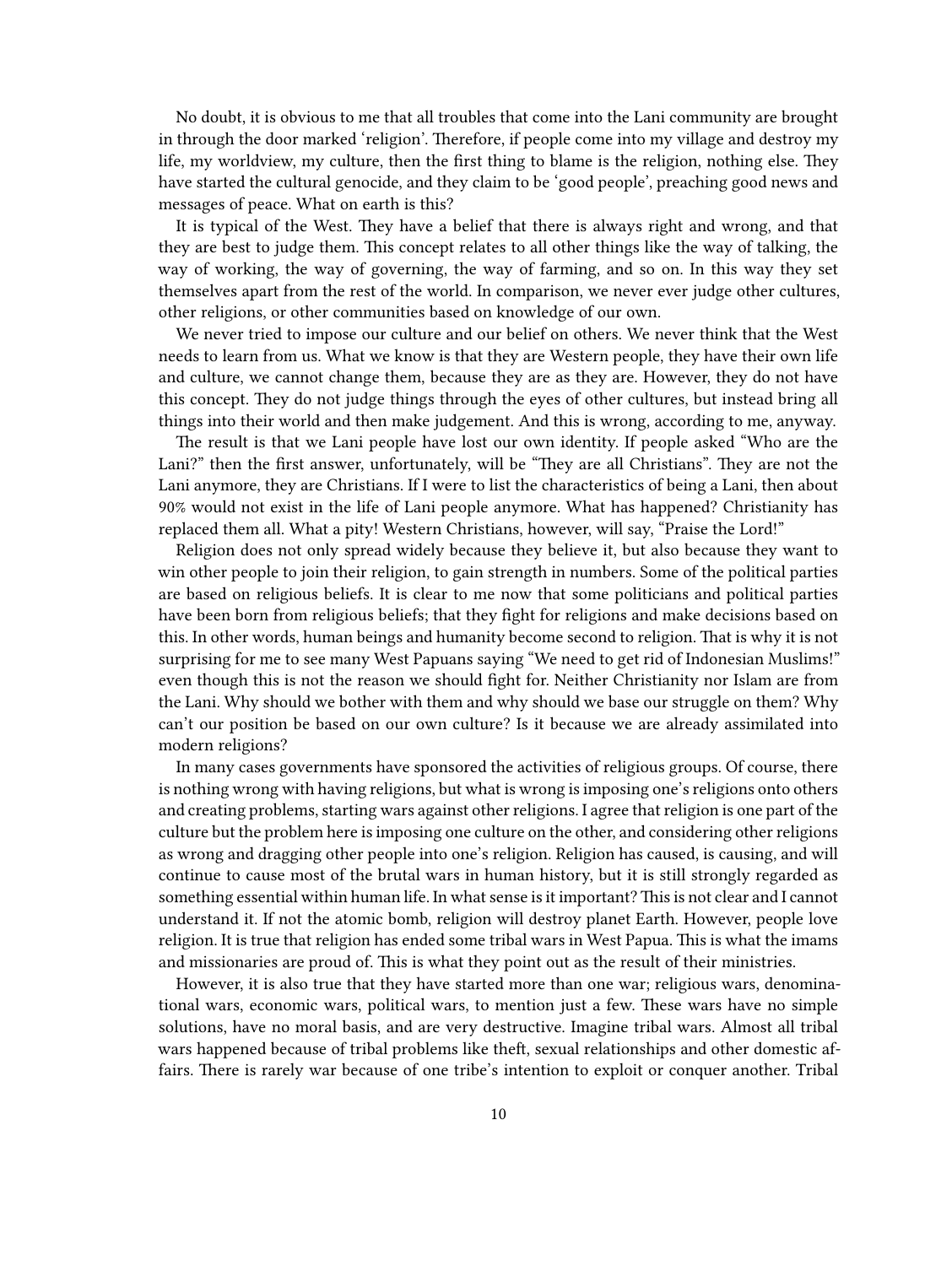wars are like small conflicts inside a family. There was no serious damage after tribal wars, there was even real peace established, which does not and cannot exist in modern society. Compare the peace that follows tribal war with that follows wars in civilisation. What peace in the Balkans after Bosnia? What peace in the Gulf after Desert Storm?

Religions increase the intensity of war. The feeling of affiliation to religion has caused so much trouble on this plant. Let us forget the words like 'fundamentalist' and 'extremist'. For me, most often these terms are related to war and religion. From the records in the Bible and Qura'an, wars are there. Therefore, for me, trying to end wars, especially by religious leaders or religious figures, is nonsense. In Indonesia, it is called "Usaha menjaring angin" ('the efforts to catch the air'). Religions even justify some wars. Therefore, as long as people are committed to religion(s), there is great potential for war, not the reverse.

Below is a story:

Once upon a time, there was a man called Mbakwi Gombo. He lived a nomadic life, a bit strange for all his fellow villagers. He built his houses on the banks lf the river Mulik, a river that changes course, sometimes flowing in the eastern bank, sometimes on the western bank. It was difficult to figure out, even within a day. Mbakwi likes the behaviour of the Mulik. He had been living in 'his way' all of his life.

He did not farm. He ate fruit and leaves from the forests, and meat from hunting. Most often he caught little pigs, snakes and cassowary birds. He raised them in the riverbank, he fed them and they knew him well. He built them their nests and huts. He knew when they were hungry, when they were sick, and when they were crying. He loved the animals and they loved him in return. Sometimes, people from other villages came to his hut and asked him to give them some of the animals he had, either in the bush or those around him. He then asked people to choose which ever they preferred. After they chose what they wanted, he then led those to be killed into a pen. Her then fed them ell and talked to them, pretending nothing dangerous was happening. Even the food at this time seemed better than before. The animals were so happy. They greeted him very well. Unfortunately, they were animals and they did not know what was actually happening. The guests shot and killed them in front of Mr. Gombo. The animals shouted at him, they cried to him, and sometimes they ran to him and died in front of him. Yes, but Mr. Gombo wanted money, not just to raise them. These animals could not give him money, so they should be killed to make him money.

When some of the fellow animals were killed, the rest ran away to the bush. They became wild again. However, with his skills, Gombo called them back, and fed them ell. They became friends again. I do not know what was happening in the minds of those animals. Did they remember how their fellows were killed in front of their eyes? Were they prepared to be slaughtered as had happened to the others? How did Gombo manager to become a 'good shepherd' while at the same time her was their killer? How come the animals did not run away from him forever? Who is Mr. Gombo? Mr. Gombo is 'the missionary'. And who are the people who came to kill those animals? They are the 'government'. And the animals are us, the Lani, all tribal people. It is clear to me that religions have been used by the civilised community as a tool to brainwash and control the minds of people. When I became a Christian, I can see how foolish I was to respond to this world's powers. As a Christian, I need to forgive those who kill me, I must forget what happened yesterday, I must give my eyes if my ears are taken away. Religion is a tool used by those in power to control the human beings of this earth.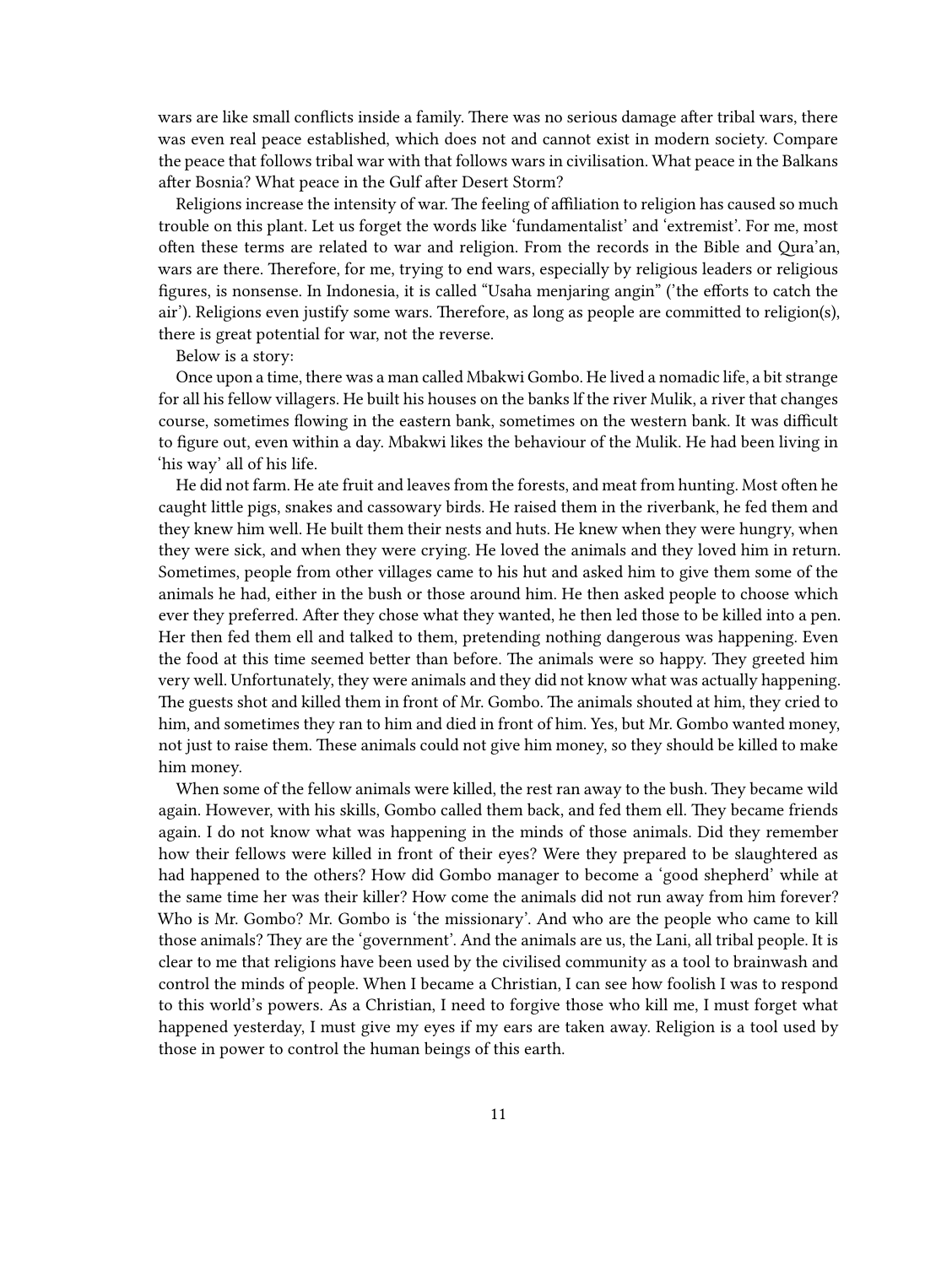*The Book 'Just Leave us alone' is available from Solidarity South Pacifi, c/o SDEF!, Prior House, 6 Tilbury Place, Brighton, E. Sussex, BN2 2GY, UK. Price £2.50*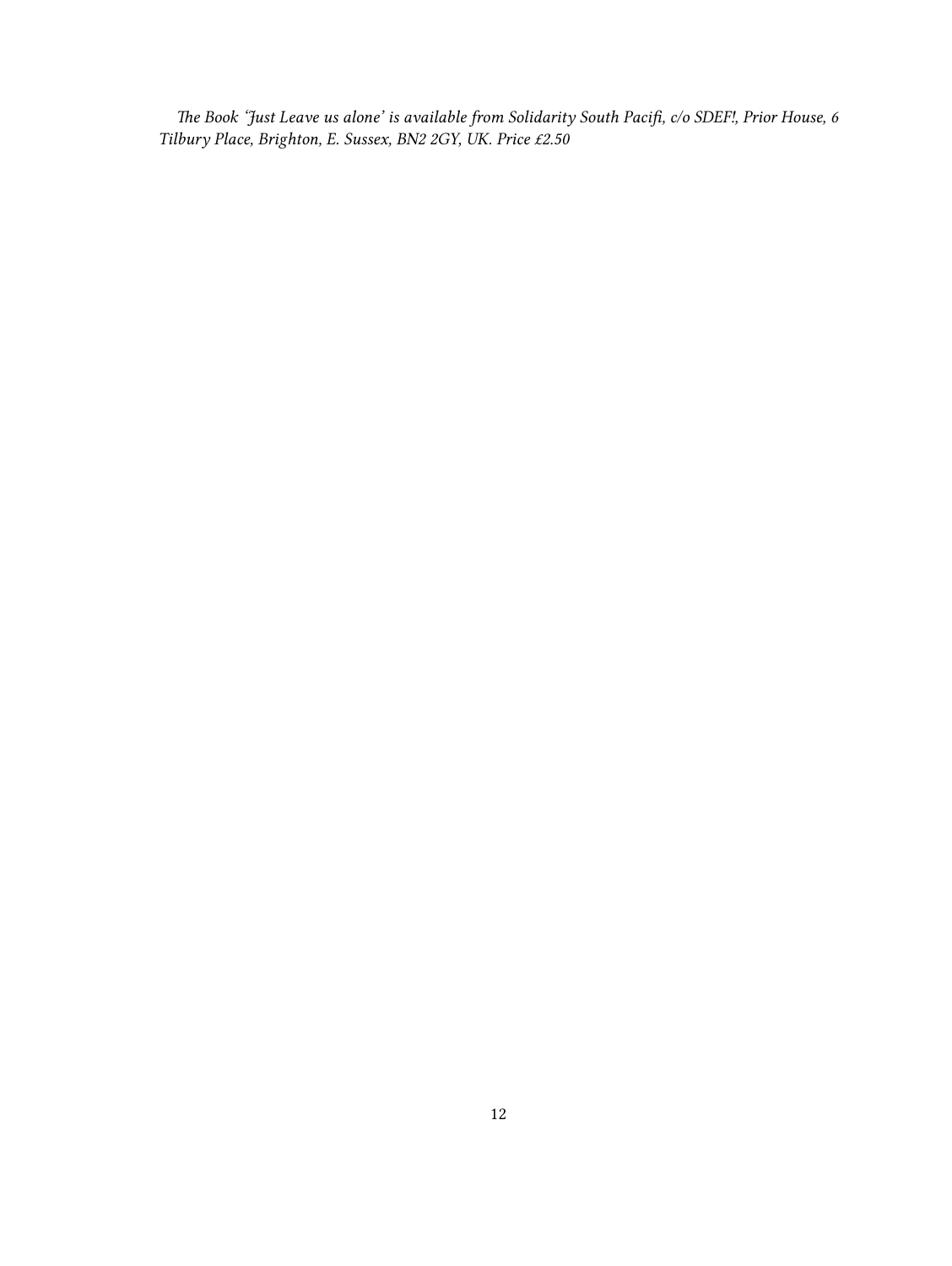## <span id="page-12-0"></span>*Missionaries Forbid Traditional Culture.* **Another Papuan speaks out**

I am quite amazed to see the UN Declaration on Minorities that clearly protects the rights of the tribal people to own, practice and belong to our cultural heritage, such as our beliefs. I was questioning when I was reading the articles, "Who is writing these?" I realised later that the terms used and the contexts presented in the declaration are based on European values and beliefs, or Eurocentric.

Then I questioned, "Who are the people in West Papua who tell us not to own and practice our cultural beliefs?" The answer was, "The same Europeans!" In fact the "don'ts" of the missionaries are also Eurocentric. Then I wondered, "What on earth are they doing?" "What are they doing?" "What should I do?"

Perhaps what they meant by their declaration on minorities was not regarding the cultural beliefs of the Tribal people? If so, are we humans? Are we minorities? Are we not also subjects to the declaration?

If so, then I need to state that:

- 1. Missionaries are actually in essence terrorists. Why? They come to us and say, "If you don't do as we say, you are going to hell! You will die! You will be judged! You are not part of us! You are children of the Satan!" etc.etc. Aren't these sentences terrorising?
- 2. The missionaries are actually the people to be accountable for misconduct against the Resolution on Minorities.
- 3. How can the declaration be promoted without calling the missionaries responsible for their sins of killing the cultures of minorities?
- 4. Are the beliefs we have as tribal people not part of the resolutions? If so, what are our cultural beliefs called?
- 5. I think that missionaries should be responsible for what they have done to us. They at first killed our culture, planted their culture and then left us to die in their new cultural perspectives.
- 6. They opened the doors for Indonesian military to come and kill us. It is missionaries that built airstrips all over villages. It is them that first came to our isolated villages. It is them that came wth Gospel in their right hand and Guns in their left hand. After they opened the isolation, they brought in government officials, opened army and police offices, and started killing us. Can they deny their involvement in killing us? NO, ABSOLUTELY NOT‼‼ They are part of various human rights violations in West Papua, they are the doors to various human rights violations in West Papua.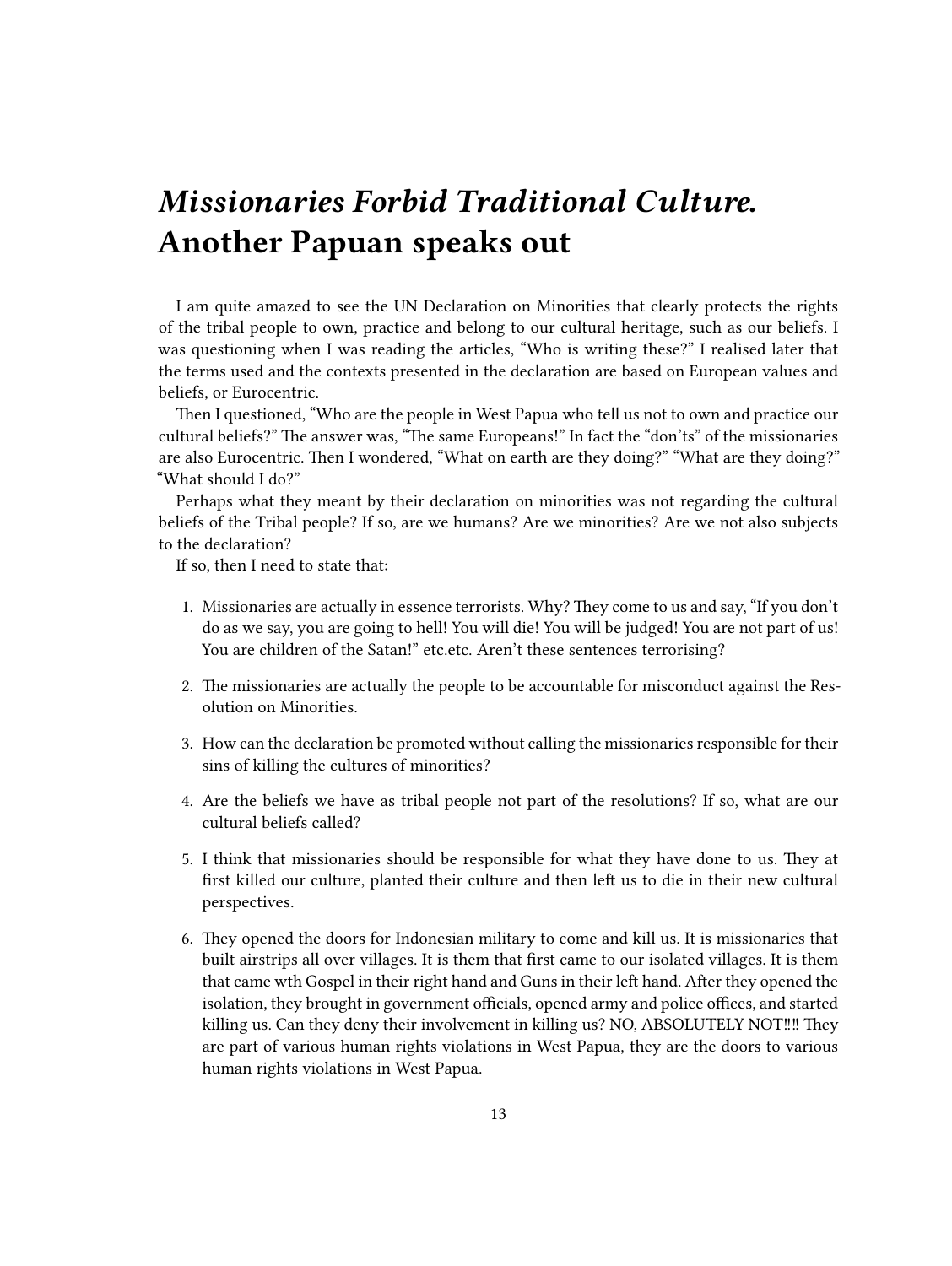- 7. Do you know what missionaries have done when the Indonesian army they brought in were killing us? They left the villages. Lucky, they got airplanes to fly them out from the bombardments into the villages. After some months, after houses and churches were burned down, after many of their sheep (flocks) were killed, they come with big smile and open hands to embrace and to encourage poor Papuans to repent and thank God that they were not killed. What do they preach? FORGIVE! FORGIVE! If they kill your brother, give your husband as well, that is according to our culture that we brought in to you. DON'T fight back, if you do so, you are going to hell.
- 8. So, you can see how well the missionaries and Indonesian army work together to kill Papuans both culturally and physically.
- 9. And for me, they who kill my culture are the most terrorist people in the world. Killing a culture means killing the root of a people. If Indonesians kill hundreds of Papuans physically, I know there are one or two Papuans alive and they will live as Papuans. But what can happen if one million Papuans are without any knowledge of Papuan culture? Are they Papuans? Are they Christians? Are they …..?

Anyway, missionary work is more dangerous to indigenous and tribal peoples than any other work on earth that you know. Remember this!